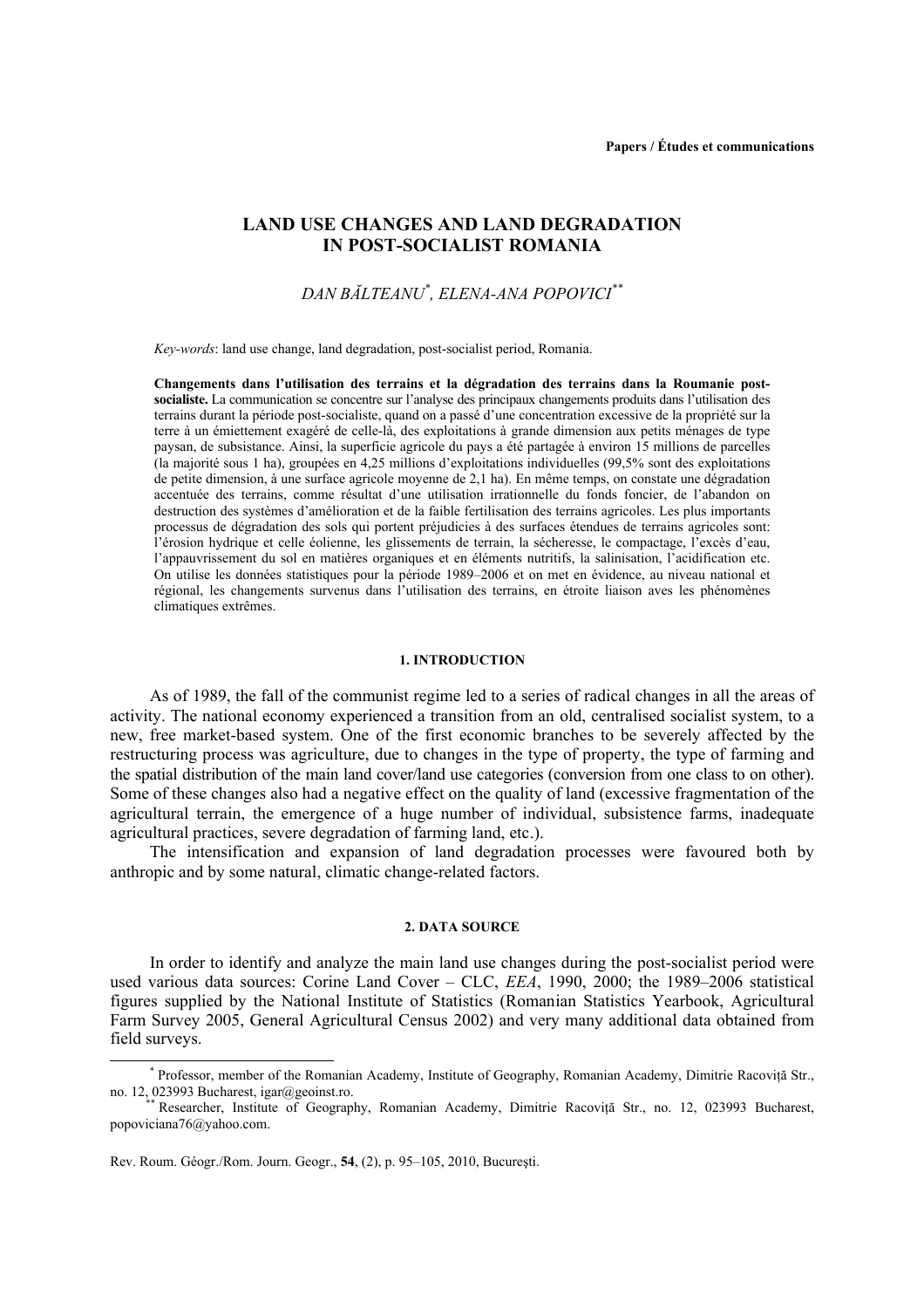#### **3. LAND COVER AND LAND USE**

The main land cover/land use categories are the agricultural terrains (arable, pastures, hay-fields, orchards and vine-yards), the forest lands, water and ponds, roads and railways, built-up areas, degraded and barren lands.

In 2006, Romania had 14,730.9 thou ha of agricultural land (61.8% of the country's surfacearea), 6,754.7 thou of forest ha (28.3%), 841.8 thou ha of terrains covered with waters and ponds (3.5%), 674.6 thou ha of built-up areas (2.8 %), 389.4 thou ha of roads and railways (1.6%) and 447.5 thou ha of degraded and barren lands (1.9 %) (Fig. 1).



*Source : National Institute of Statistics* 

Fig.1 – Structure of land cover/use in Romania, 2006.



*Source : National Institute of Statistics* 

Fig. 2 – Structure of agricultural land in Romania, 2006.

The agricultural surface included arable land (64.0%), pastures and hay-fields (33%), vine-yards (2%) and orchards (1%). Romania is one Europe's countries with the richest land resources, yet with only 0.6 ha agricultural and 0.41 arable terrain / inhabitant (Fig. 2).

*The geographical distribution of the main land use categories. The diversity and specificity of* soil and climate systems in Romania (spread out approximately equally among mountains, hills and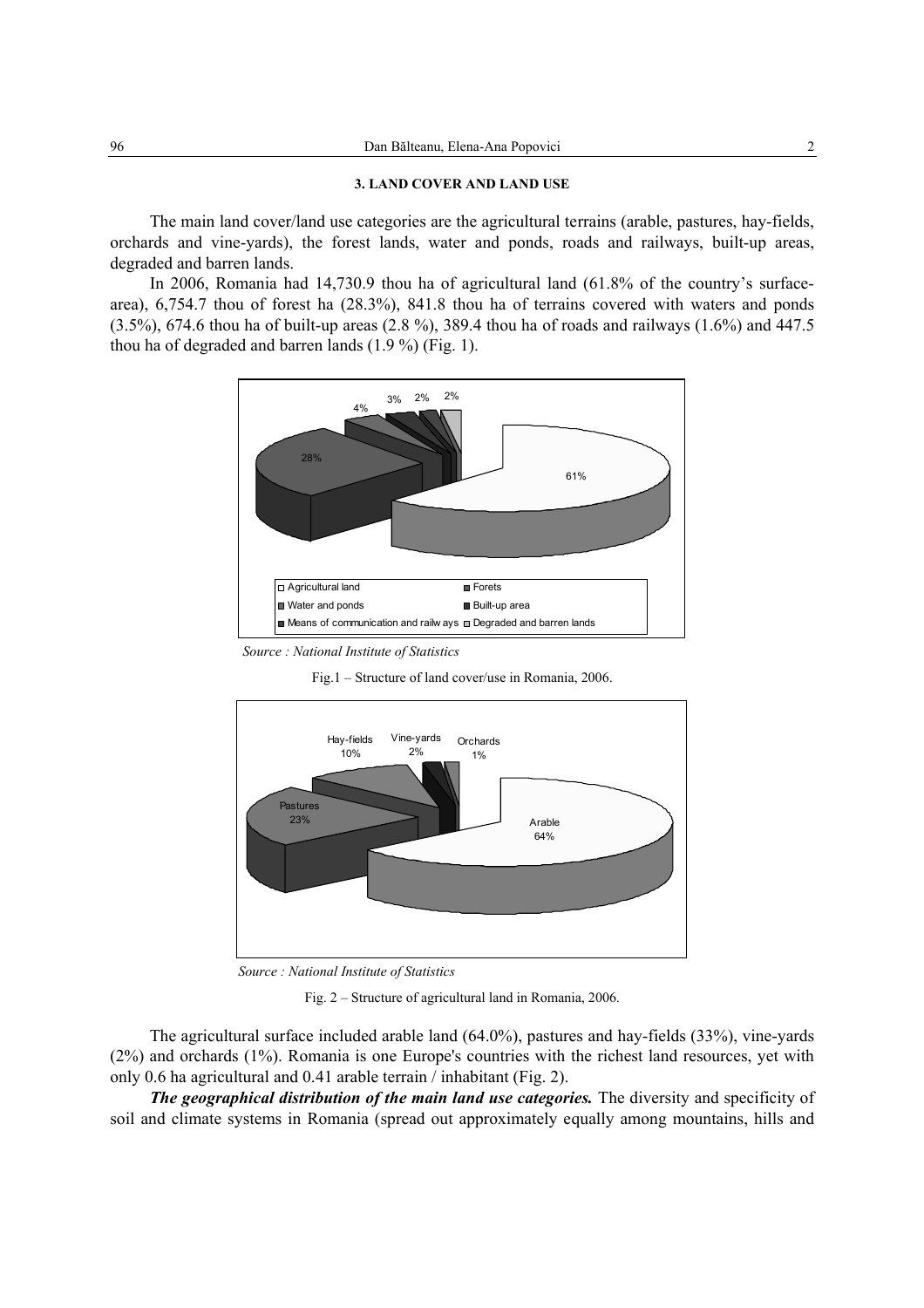plains), as well as the general and regional particularities shaped by social history and economic conjuncture account for the dominantly agricultural land structure (over 62% agricultural terrain).

Most of this terrain (>80%) lies in the plains (Romanian Plain, West Plain, the Central and South Dobrogea Plateau), its share decreasing to 40–65% in the hills and to under 20% in the mountains.

The main factors that differentiate the principal land use categories in the territory (arable, pastures, vine-yards and orchards) are altitude and relief. While the proportion of arable land drops from more than 80% in the lowlands (plain, certain plateaus) to 40–60% in the rough hilly region and to under 20% in the mountain regions, the proportion of pastures and natural hay-fields is less than 10% in the plain and over 60% in the mountain. Vine-yards and orchards usually occur in certain hills (300–700 m high) and tablelands (1/3 of Romanian's vine-yards are found in the lowlands, at 150–300 m alt., whereas fruit-trees grow sometimes up to 800–1,000 m alt.). An azonal element are the large vine-yards and fruit tree covered sandy terrains of the Romanian Plain, or the higher terraces of the Danube or of other inland waters.

### **4. LAND USE CHANGES IN THE POST-SOCIALIST PERIOD**

The fall of the communist regime in Romania at the end of the 1989 and the beginning of a period of transition to the market economy brought about a lot of changes in the use of land, a situation enhanced by the country's accession to the European Union and the implementation of the Common Agricultural Policy (CAP).

The key factors involved in these changes are of a political nature, associated with economic, technological, demographic and occasionally natural factors. However, none of these factors acted independently on the contrary, they were permanently interacting.

The major land use changes of the post-socialist period were linked to a new type of property over the agricultural and forest terrains and the establishment of the farmers' social-economic organizational structure. However, some changes had a negative impact, leading to excessive fragmentation of the agricultural terrain, the emergence of very many individual, subsistence farms as a rule, the poor development of services for agriculture (irrigation, fertilization, mechanization, etc.), all of which have resulted in the marked degradation of the productive quality of agricultural terrains.

## CHANGES IN THE TYPE OF PROPERTY

One of the most important changes in the period of transition was the *expansion of private property* over agricultural and forest lands.

*The socialist period* (1945–1989) was dominated by *collective property* over all categories of land use, with the exception of pasture. *The state owned* most of the best categories – vine-yards and orchards, as well as pastures, while private owners possessed mainly pastures and natural hay-fields (Fig. 3).

*The post-socialist period* witnessed the steady expansion of private property in the wake of decollectivization and privatization, a process that begun in 1990, by the enactment of Land Law 18/1991, completed and modified by Law 169/1997, Law 1/2000 and Law 247/2005 had come into effect. The direct result of this new legislation was the continuous enlargement of private property, which came to possess over 95.3% of all agricultural land and more than 34.1% of all forest land (2006).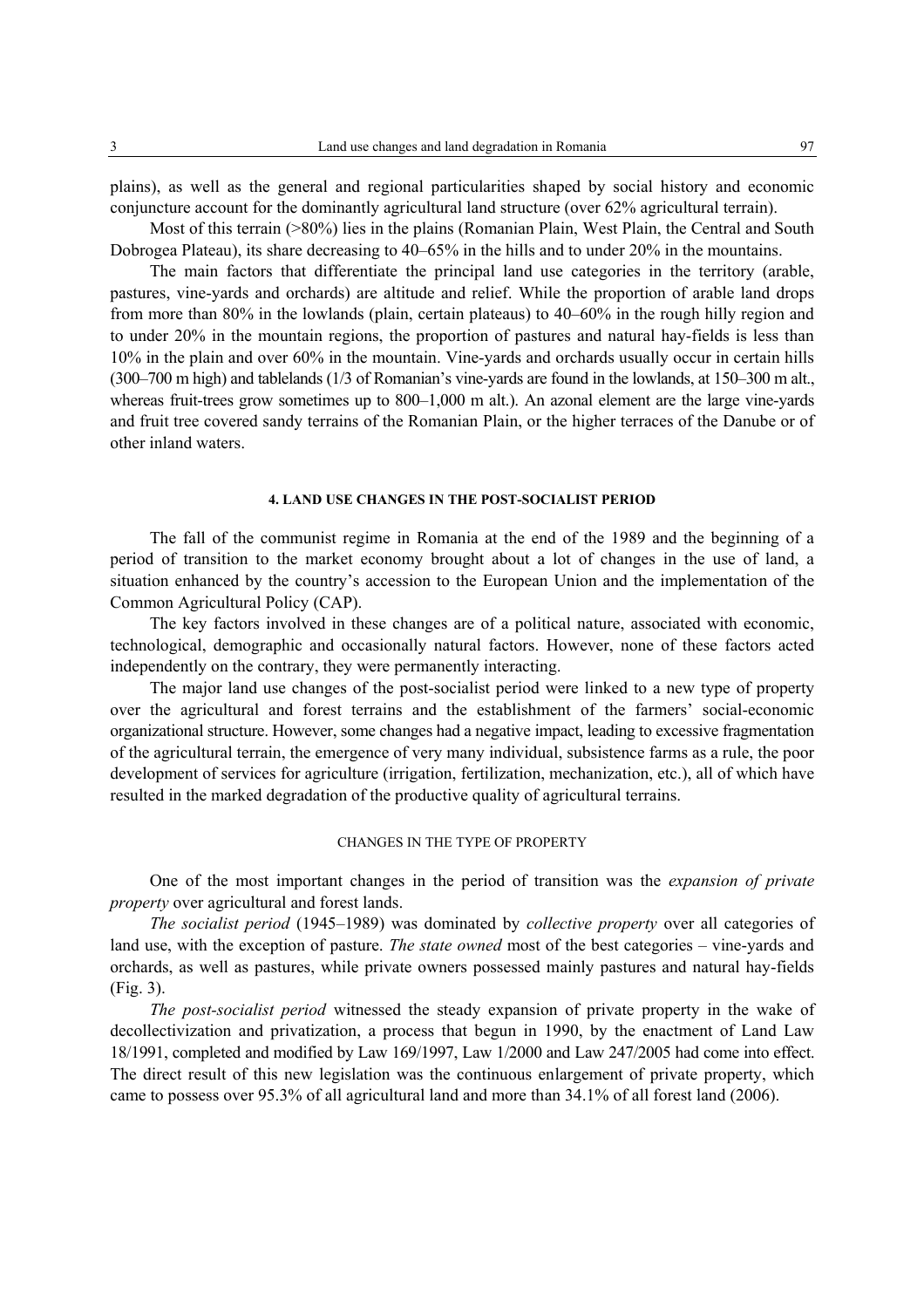

*Source : National Institute of Statistics* 

Fig. 3 – Land fund by categories of use and forms of property.

## CHANGES IN THE TYPE OF FARMING

The reform in agriculture engendered a new economic-social-based private property, with individual farms being outstanding, while the number of juristic person units kept decreasing.

*Before 1989*, the main forms of land exploitation were the collective farms (3,776 units in 1989), which owned over 68.8% of the overall agricultural area, at an average of 2,374 ha, and the state farms (411 units in 1989), which held 29.7% of the country's agricultural land (5,000 ha on average) (Table 1). Private farms amounted to a mere 9.5% agricultural land, and it consisted largely of pastures and natural hay-field situated in the hill and mountain regions.

|                   | Socialist period (1989) |             | $Post - socialist period (2005)$ |                          |  |
|-------------------|-------------------------|-------------|----------------------------------|--------------------------|--|
|                   | Collective farms        | State farms | Individual farms                 | Juristic person<br>units |  |
| Number            | 3.776                   | 411         | 4,237,889                        | 22.672                   |  |
| Average area (ha) | 2.374                   | 5,001       | 2.22                             | 269.28                   |  |

*Table 1*  Comparative number and size of farms

*After 1989*, under Land Law 18/1991, overconcentration of the landed property turned into excess fragmentation, and big farms gave way to small, peasant-type family farms.

In 2005, Romania numbers over 4,25 million farms, of which 99.5% are individually owned, and use 65% of the overall agricultural area. The average agricultural area/individual farm is 2.1 ha, at an average of 3.7 parcels/farm (Tab1). Juristic person units hold no more than 0.5% of all the farms, averaging 268.28 hectares, with 9.66 parcels/juristic person unit. A parcel has 27.95 hectares.

The size of farms (total agricultural area and agricultural area used) plays an important part in the effective utilization of the agricultural terrain. But Romanian agriculture is characterized by small and very small farms, whose owners have little money, are poorly trained and elderly. Therefore, implementing production technologies, promoting efficient management and marketing liable to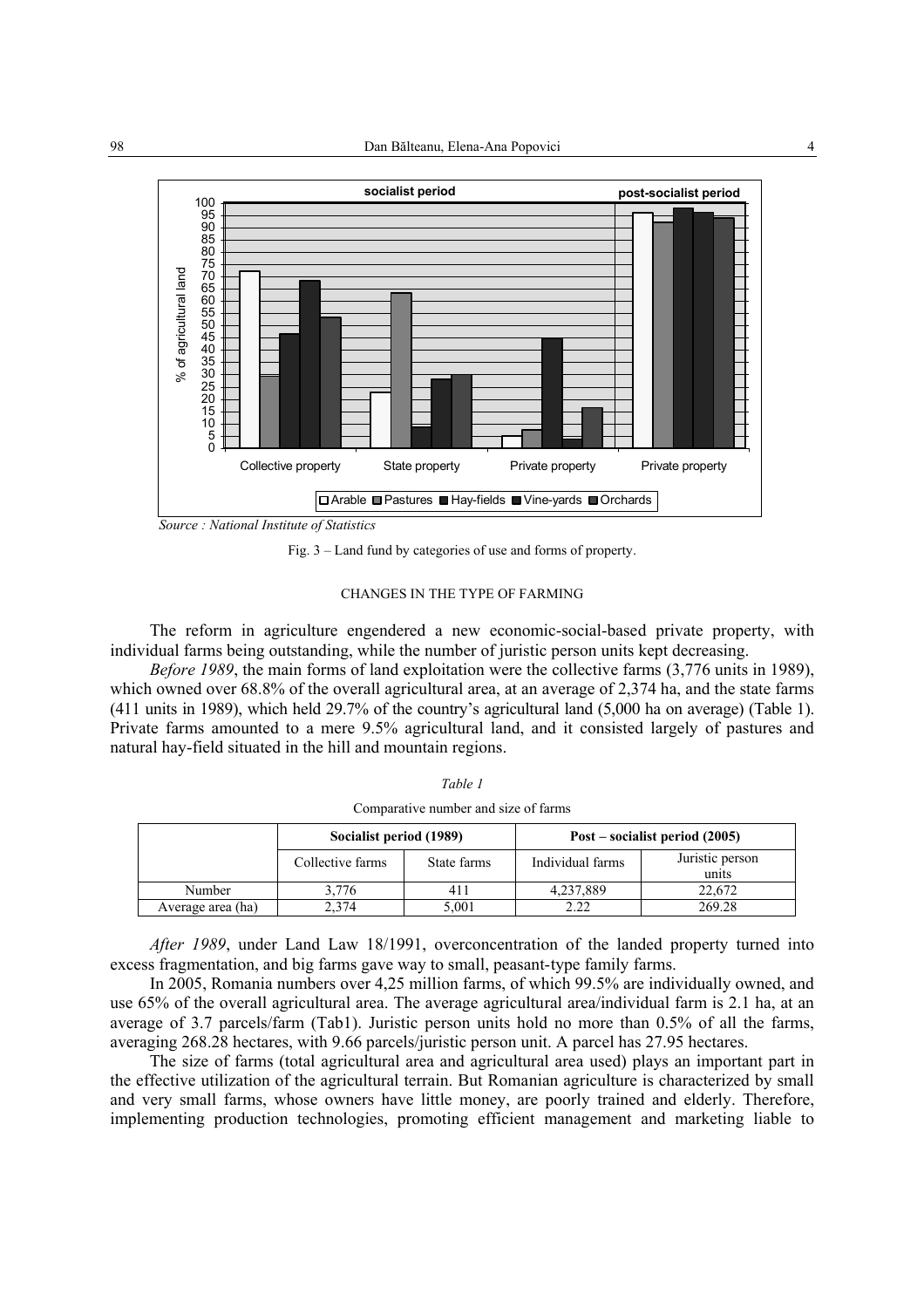making agriculture more productive and competitive is almost impossible. The majority of individual farms practice a subsistence agriculture, the products being intended to meet their owner's needs.

In terms of the class-size of agricultural area used, small and very small farms (under 5 ha) are seen to prevail. They represent 90.6% of existing farms (Fig. 4). On the other hand, large and very large farms (50–100 ha and over 100 ha) with a trading profile represent only 0.3%.



*Source : National Institute of Statistics* 

Fig. 4 – Farms by class-size of agricultural area used, 2005.

The very large number of small farms, whose production is meant only for self-consumption, makes Romanian agriculture uncompetitive, also hampering the sustainable use of agricultural terrain.

However, the 2002–2005 period witnessed a decrease in the total number of farms, while the average area used kept increasing. Thus, the number of individual farms dropped by some 5% and that of juristic person units by over 19.4%; the average area/farm grew from 1.73 ha in 2002 to 2.15 ha in 2005.

### FRAGMENTATION OF AGRICULTURAL LANDS

The crumbling of farming land is one of the negative effects of Land Law 18/1991, affecting land use by steadily degrading the terrains' productive capacity and discouraging the practice of a sustainable and competitive agriculture.



*Source : National Institute of Statistics* 

Fig. 5 – Agricultural area: size of parcels (ha), 2005.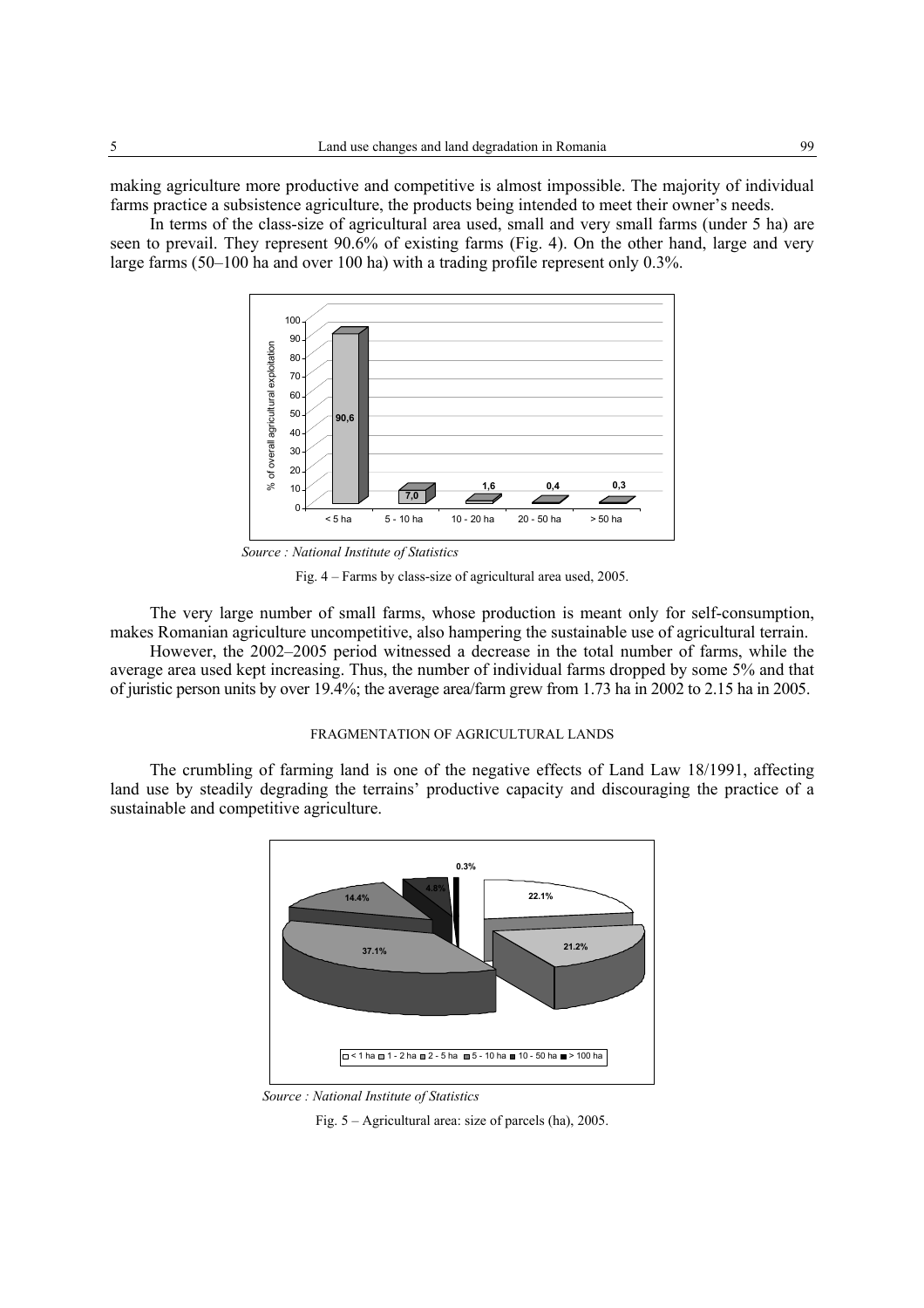The Land Law provided for the retrocession of agricultural terrain to over 4 million owners, the area received by each owner consisting of several parcels in terms of the terrain configuration, its fertility, location of crops in the field, etc. So, estimates put the number of parcels existing in Romanian agriculture to over 15 million, most of them (over 42%) less than 2 ha (Fig. 5).

#### LAND USE DYNAMICS

The changes experienced over the 1990–2006 period regarded the spatial dynamics of land use and of land cover categories (conversion from one category to another).

The post-socialist land use classes with the most significant changes were the following:

– the overall agricultural area, which dropped by 38.0 thou ha in favour of built-up terrains that registered a remarkable development. This conversion from agricultural to built-up terrain is particularly obvious in the vicinity of the large urban centres, which are preferred by the population for house-building. Built-up areas over 2000–2006 increased by 41.7 thou hectares (Fig. 6).



*Source : National Institute of Statistics* 

Fig. 6 – The evolution of built-up areas.



*Source : National Institute of Statistics* 

Fig. 7 – Land use dynamics.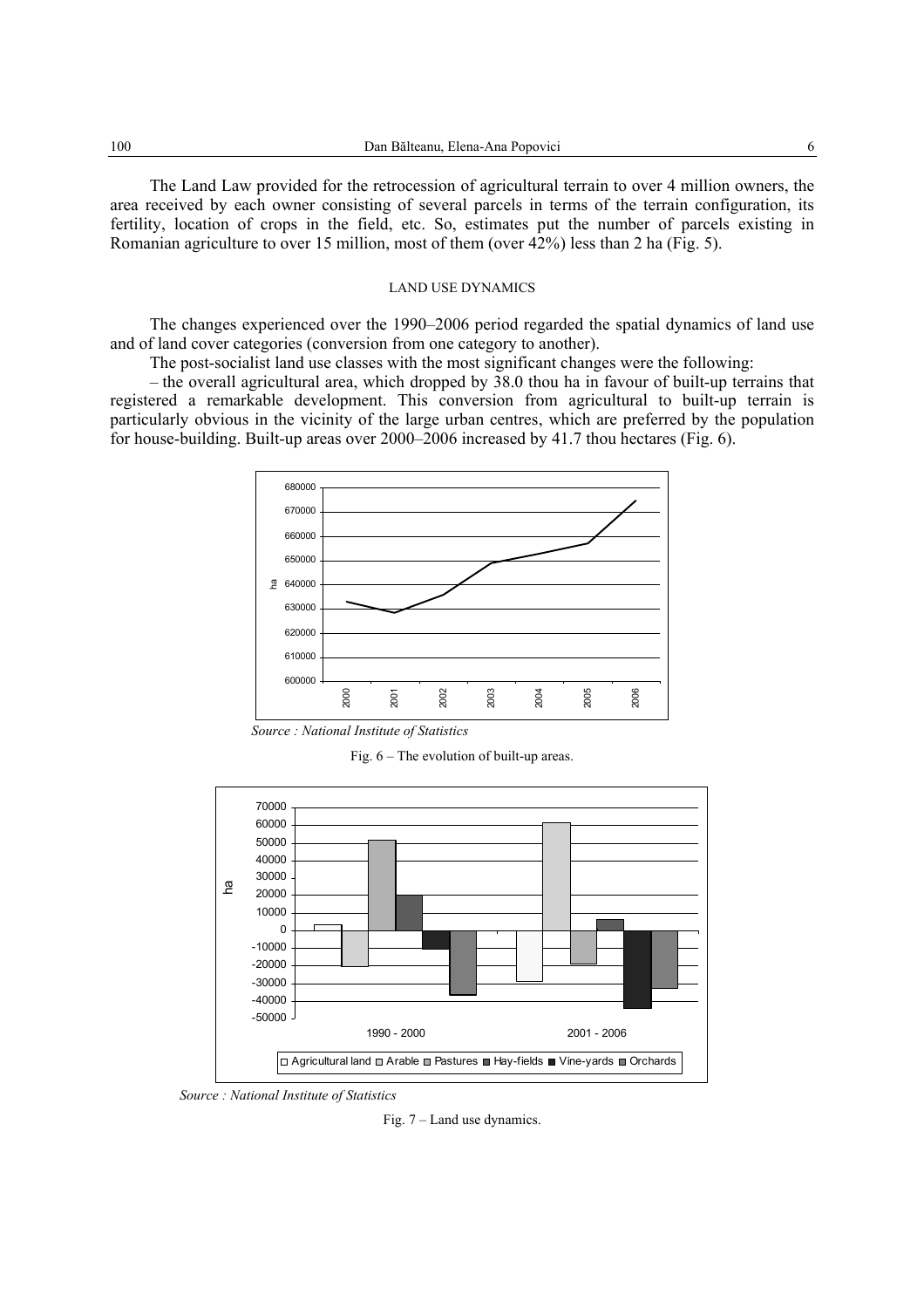– the structure of agricultural land underwent only some small changes to the effect of the arable area, orchards and vine-yards shrinking, while pastures and natural hay-fields expanded. Over 1990– 2000, the arable terrain was reduced considerably, having been abandoned by the new owners who were unable to work the land they had received under Land Law 18/1991. Orchards and vine-yards had the same fate, many of them being abandoned or cleared. As the area covered with the more profitable land use categories (vine-yards, orchards and arable lands) kept shrinking, pastures and hayfields (lower use categories) would expand very much. After 2000, the period that preceded Romania's accession to the European Union, things seemed to change somehow, arable areas would increase, but vine-yards and orchards continued to decrease (Fig. 7).

*Abandoned arable lands*. Over the past 17 years the cultivated area decreased significantly, from 9,6 million hectares in 1989 to 7,8 million hectares in 2006 (Fig. 8). Each year, important arable lands remained uncultivated (8,8 mill. ha between 1990 and 2006) (Fig. 9). The main causes behind this situation were people's uncertainty with regard to landed property, the precarious financial condition of the new owners, the inadequate farm structure, the high proportion of elderly people (aged over 65) among the group of individual farm owners, the lack of materials and money to work the land, insecurity in selling the surplus of products at prices allowing resumption of the process of production, and last but not least, the lack of prospects in the conditions of an adverse economic milieu. What did contribute to leaving the land barren was also the poor assistance farmers received from the state.



*Source : National Institute of Statistics* 

Fig. 8 – Cultivated area.



*Source : National Institute of Statistics* 

Fig. 9 – Uncultivated area.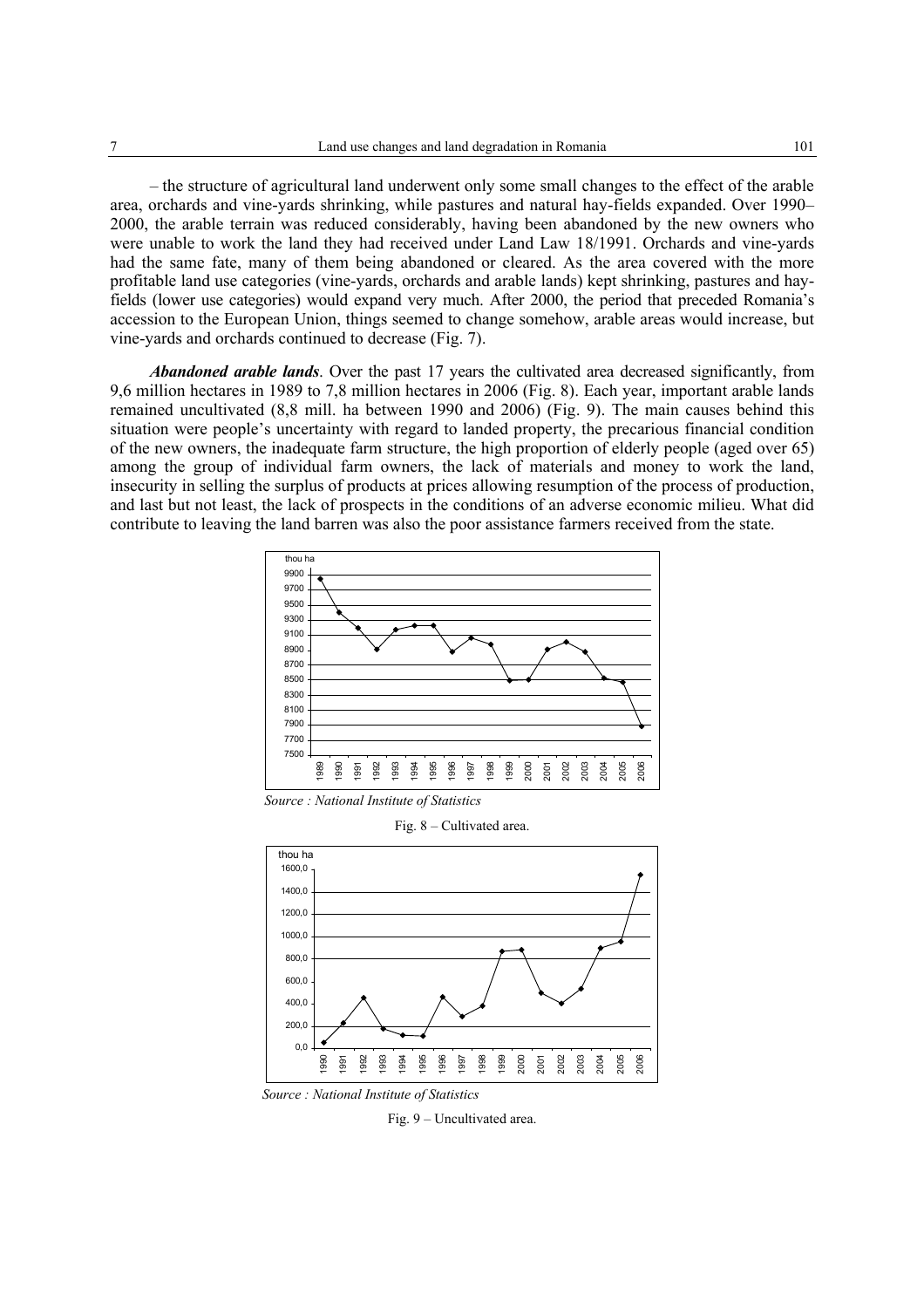As livestock kept decreasing, pastures and natural hay-fields would also be abandoned, although in terms of biodiversity, they represent the most valuable ecosystems of agricultural terrains. However, as mowing and grazing became a past practice in some areas, habitats were degrading and the landscape itself suffered important changes. Moreover, the tendency to turn grazes into arable land had a negative effect on biodiversity.

## LAND DEGRADATION

The impact of anthropic and natural factors over the 1990–2007 period would enhance land degradation and the expansion of areas affected by them.

Political and administrative factors had a significant impact on agricultural land quality leading to an excessive fragmentation of arable land and a very high proportion of small and very small-sized individual households (under 2 ha) with little financial resources. Technological and economic factors also contributed to land degradation through inadequate agricultural practices, deforestation, inadequate productive services: little mechanization, difficulties in implementing the new technologies, poor and arbitrary fertilization of crops, irrigation systems and other land improvement systems abandoned or destroyed, etc.

*The natural factors* involved in degrading the quality of land were some extreme natural phenomena, e.g. droughts, floods and landslides. Each year, larger or smaller agricultural areas were affected by long period of drought with dramatic effects on crops and land quality. It is the south-east of Romania which suffered most from droughts (Dobrogea, The Bărăgan Plain and south of the Moldavian Plateau), regions also hit by desertification. The severe floods of 1990 impaired vast areas, damaged the settlement network, the roads and various terrains. There were cases when whole villages had to be relocated, roads were impracticable, and important terrains could no longer be used for agriculture. Lands were also degraded by landsliding, which had a distinct impact on hilly areas of Subcarpathians, Moldavian Plateau and Transylvanian Depression.

*The quality of agricultural lands*. Romania has an overall agricultural area of 4.8 million hectares, of which approximately 12 million hectares (7.5 mill. ha arable land) feature one or more quality limiting factors.

*The distribution of agricultural lands by capability classes*.

Classifying soils into one of the five capability classes depends on their productive potential estimated in terms of capability marks set by complex soil studies. According to this criterion, land capability for various uses in Romania, without melioration measures being taken, looks as follows: only 2.8% of the agricultural lands fall into class I, while  $27.3\%$  rank in class V – very poor (Table 2).

|                    | <b>Land use</b>   |       |             |               |                         |       |                         |       |
|--------------------|-------------------|-------|-------------|---------------|-------------------------|-------|-------------------------|-------|
| Capability class   | Agricultural land |       | Arable land |               | Pastures and hay-fields |       | Vine-yards and orchards |       |
| Total area         | Thou ha           | $\%$  | Thou ha     | $\frac{0}{0}$ | Thou ha                 | $\%$  | Thou ha                 | $\%$  |
| - capability class | 14.800            | 100.0 | 9.351       | 100.0         | 4,906                   | 100.0 | 543                     | 100.0 |
| I very good        | 411               | 2.8   | 355         | 3.8           | 54                      | 1.1   |                         | 0.4   |
| II good            | 3,656             | 24.7  | 3,353       | 35.9          | 220                     | 4.5   | 83                      | 15.3  |
| III moderate       | 3,086             | 20.8  | 2,369       | 25.3          | 597                     | 12.1  | 121                     | 22.3  |
| IV poor            | 3,613             | 24.4  | 1,726       | 18.4          | 1,750                   | 35.7  | 137                     | 25.2  |
| V very poor        | 4,034             | 27.3  | 1.549       | 16.6          | 2,285                   | 46.6  | 200                     | 36.8  |

*Table 2* 

The distribution of agricultural lands by capability classes, 2005

*Source: National Institute of Statistics*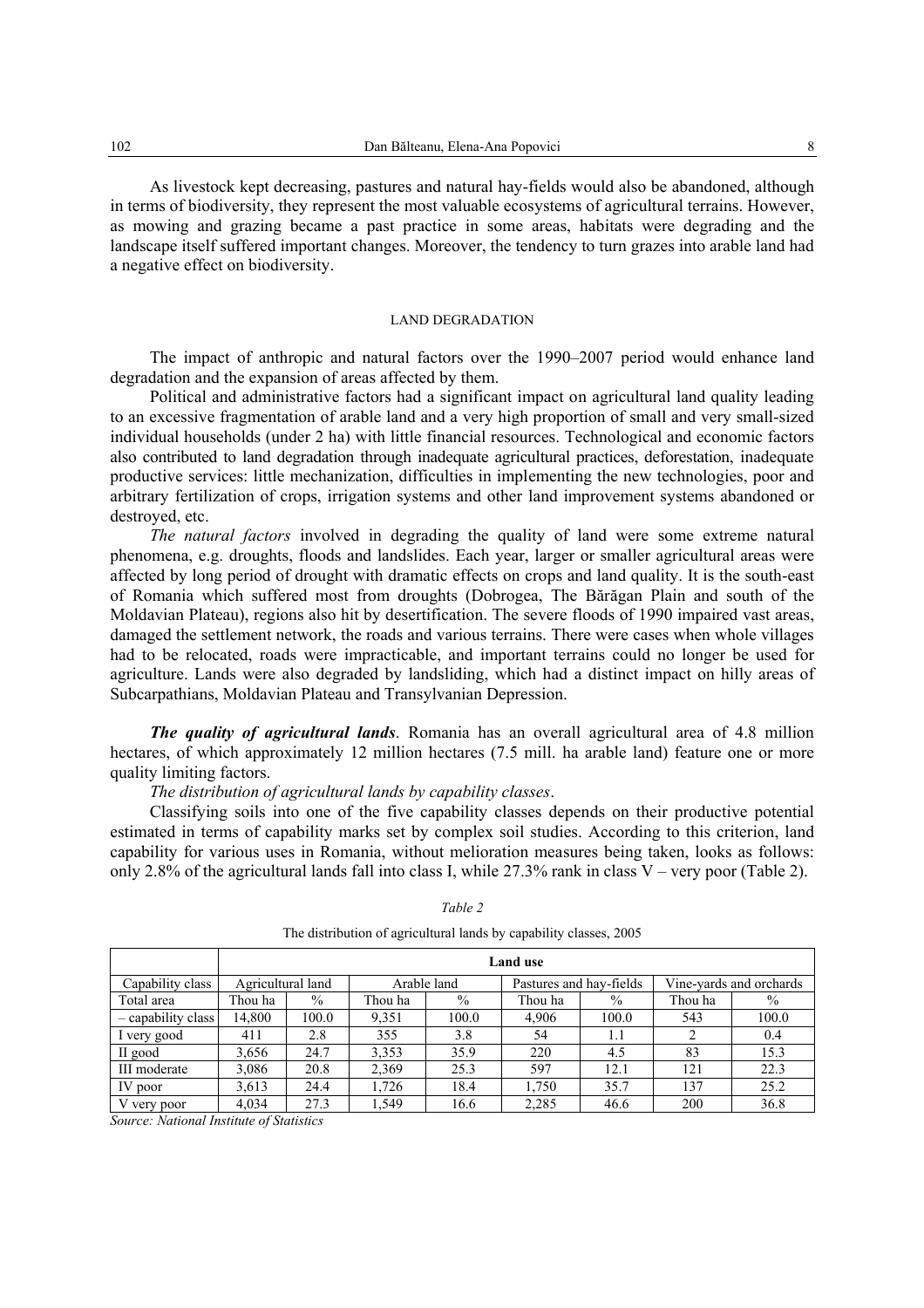Classifying land agricultural use by capability classes differs very much with the category. Most arable lands fall into the first three classes, pastures and hay-fields, vine-yards and orchards into the last two classes. It is obvious that pastures and natural hay-fields are affected by soil erosion and landslide, as over 46.6% of these areas are listed in class  $V$  – very poor.

The factors exerting the greatest impact on soil quality are drought, excess humidity and various forms of erosion, and they affected twice the as many areas in 2002, comparing with 1992 (Table 3).

|                                                                   | <b>Affected area</b> |         |                                        |  |  |
|-------------------------------------------------------------------|----------------------|---------|----------------------------------------|--|--|
| Soil quality limiting factors                                     | 1992                 | 2002    |                                        |  |  |
|                                                                   | Thou ha              | Thou ha | As per cent of total agricultural land |  |  |
| <b>Frequent droughts</b>                                          | 3,900                | 7,100   | 48                                     |  |  |
| <b>Frequent moisture excess</b>                                   | 900                  | 3,781   | 26                                     |  |  |
| <b>Water erosion</b>                                              | 4,065                | 6,300   | 43                                     |  |  |
| Landslides                                                        | 700                  | 702     |                                        |  |  |
| Wind erosion                                                      | 387                  | 378     | 3                                      |  |  |
| Salty soils                                                       | 600                  | 614     | 4                                      |  |  |
| Soil compaction due to inadequate cultivation                     | 6,500                | 6,500   | 44                                     |  |  |
| Soil natural compaction                                           | 2,060                | 2,060   | 14                                     |  |  |
| Crust formation                                                   | 2,300                | 2,300   | 16                                     |  |  |
| Small and very small humus deposit                                | 7,114                | 7,485   | 58                                     |  |  |
| <b>Strong and moderate acidity</b>                                | 2,350                | 3,437   | 23                                     |  |  |
| <b>High alkalinity</b>                                            | 165                  | 223     |                                        |  |  |
| Very poor and poor content of mobile phosphorus                   | 4,475                | 6,330   | 42                                     |  |  |
| Poor content of nitrogen                                          | 3,438                | 5,110   | 34                                     |  |  |
| Microelement deficiency (zinc)                                    | 1,500                | 1,500   | 10                                     |  |  |
| Chemical pollution                                                | 900                  | 900     | 6                                      |  |  |
| Oil and salt water pollution                                      | 50                   | 50      | $\theta$                               |  |  |
| Pollution by wind-borne substances<br>$\alpha$ are in the control | 147                  | 147     |                                        |  |  |

| Table 3                                                            |  |
|--------------------------------------------------------------------|--|
| Soil quality limiting factors and size of affected area, 1992–2002 |  |

*Source:* National Institute of Statistics

*Poor fertilization of crops.* The agrochemical degradation of agricultural soil, because soils failed to be adequately fertilized, is yet another major problem. Soils with small and very small humus reserve, low phosphorus and nitrogen content, high acidity and alkalinity would largely expand over the 1990–2002 period. Compared to 1990, the quantity of natural fertilizers was halved, there were three times fewer and seven times fewer pesticide. This meant that each year vast cultivated terrains remained unfertilized. In agriculture based only on the soil's natural fertility, and failing to compensate for the loss of soil fertilizing elements by applying chemical and organic fertilization, does not stimulate the regeneration rate of soil nutrients through natural processes, so that soil reserves and fertility are exhausted. Looking at the nitrogen balance on soil surface, which indicates the difference between the nitrogen impact and output/year, allows the appropriate use of fertilizer quantities over three periods: 1) 1985–1990, a nitrogen surplus of up to 50 kg/ha agricultural land; 2) 1991–1996, a fall in the nitrogen surplus down to 12 kg/ha; 3) 1997–1998, nitrogen deficiency in the soil. A similar situation had the phosphorus and potash fertilizers (Popescu *et al*., 2004). In 2005, the 461 thou tons of chemical fertilizers lay far behind the optimum mineral content of 1,957 thou tons (estimates of the Institute of Soil and Agrochemistry Research).

In most cases, chemical fertilizers are arbitrarily used, not based on agrochemical studies to establish optimum doses and spraying time in terms of the needs of crop plants and the level of soil supply with nutrients.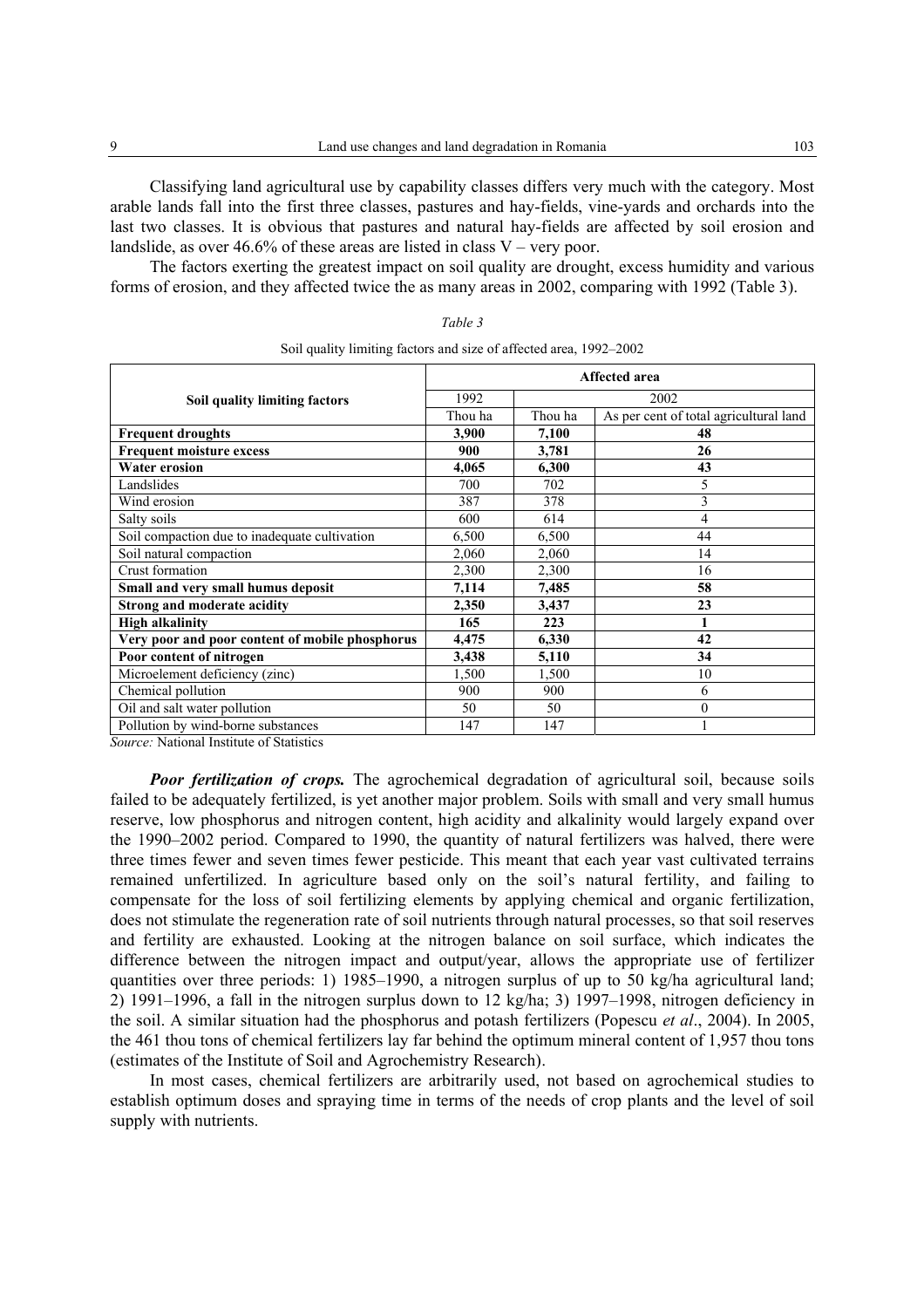*Land improvement systems destroyed or abandoned.* In 1989, the irrigated area was of 3,067 thou ha, drained area 3,082 thou ha, dammed area 216 thou ha, soil erosion control area 2,208 thou ha (Fig. 10). In the 1990s all these works kept degrading, negatively affecting soil quality and land productivity. The south and south-eastern regions of Romania, hit by extreme droughts and desertification even, have large areas provided with irrigation systems (2,486 thou ha), but unfortunately most of these systems were either destroyed, or are in an advanced stage of degradation. In 2006, only 3.14% of the overall managed agricultural area was irrigated (out of 3 mill ha provided with irrigation systems). The lack of irrigation in the conditions of a very dry period and lasting drought (in 2000) decreased to cereal output by 40% compared to the previous year.



Fig. 10 – Types of land management in Romania.

*Poorly mechanized agricultural works.* This drawback and the difficulty of implementing new technologies are largely the result of low financial resources and the inadequate farm structure. In 2006, there was one tractor/54 ha arable land (the EU average being of one tractor/20 ha arable land) and one cereal harvester combine 204.7 ha of cereal crops. In the case of the other agricultural equipments (ploughs, motor cultivators, sowing machines, sprayers and dusting machines, straw and hay packing presses, etc.) the situation is by far worse, their numbers being much below the minimum necessary for mechanical works to be carried out in the optimum periods established by cultivation technologies, fact that entails huge crops losses. The insufficient number of tractors and agricultural machines, wear and obsoleteness, and tariffs too high for smaller farmers makes many go back to animal traction and manual labour.